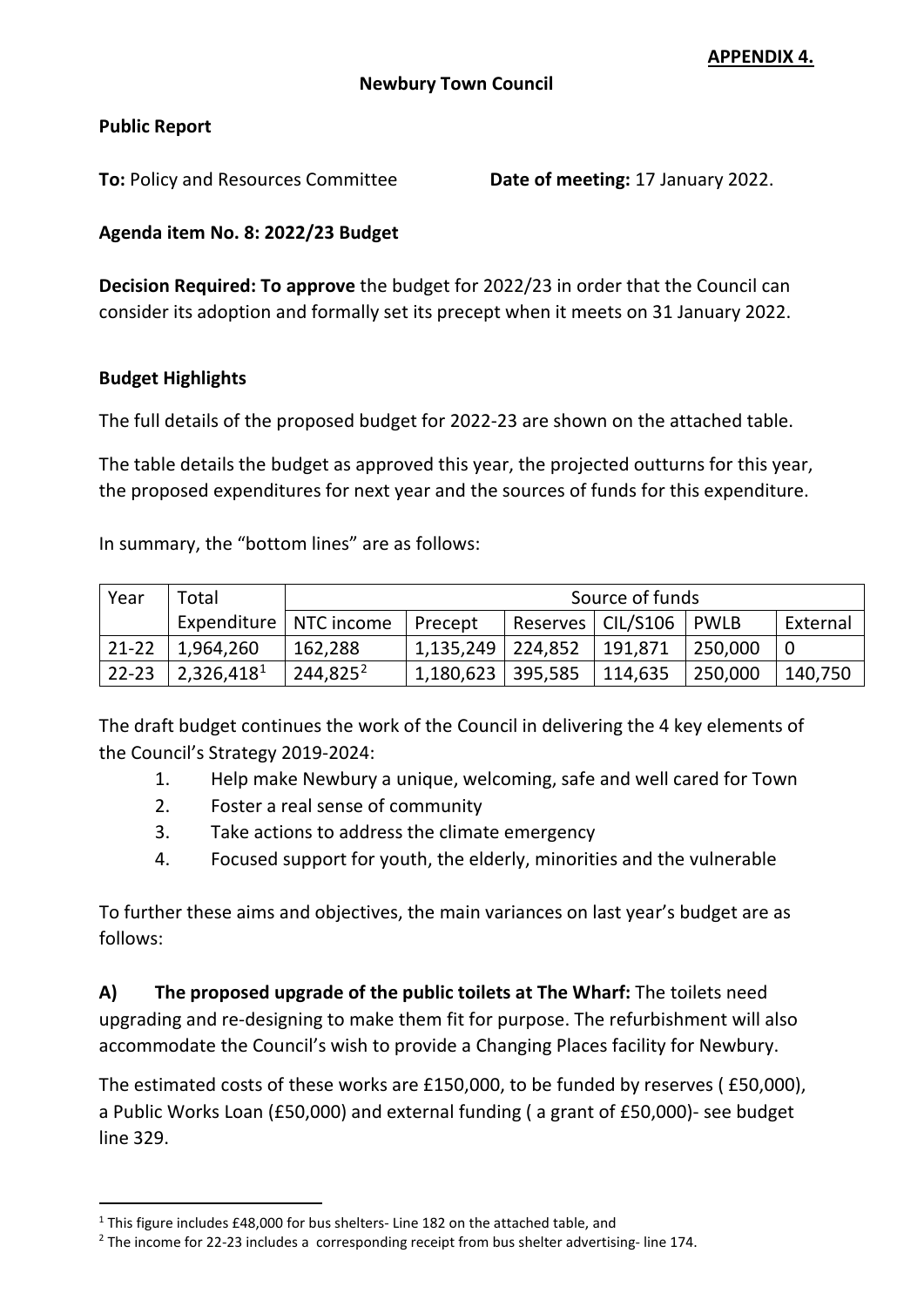(See indicative refurbishment plans attached. These proposals will require District council approval and public consultation, as well as approval at Community services Committee)

**B) Upgrading playgrounds at Fifth Road and The Nightingales:** Some of our playgrounds are in urgent need of upgrading, otherwise we will have to close them as they bare an unacceptable risk. We have been carrying out " emergency", running repairs but this cannot continue.

It is proposed to spend £115,000 from reserves to upgrade playgrounds- see budget line 212.

The Community Services Committee at their meeting on 28th June 2021 considered options for the replacement of play equipment at Fifth Rd following a negative External inspection Report.

The immediate issues were dealt with as maintenance items and a regular inspection & management process to ensure low/moderate risk introduced.

In the Budget for 2022/23 provision has been made to replace the smaller children's play areas with a completely new facility, based around the facility installed at Skyllings, as well as an update to the remaining play facilities to use by older Children. An upgrade of the Gym equipment will also be considered.

The objective is to provide good quality, modern play facilities for a mixed ability & age group at this location.

The Council will put forward a proposal for Public Consultation before making any final plans for this project.

Nightingales: The Council has a need to replace and refurbish the play areas on the Nightingales estate.

Members visited the estate and made the following recommendations for Officers to consider :

1. The MUGA which is sited on the Willow School grounds which has facility for public access but not currently available as such. Potential for NTC to take control. This might open opportunities to refocus on other areas away from Youth activities. The matter has been referred to the School and the education authority and we await their responses.

2. Sayers Close – 2 issues, a) should we look to sell off part of development & raise cash b) should we be looking at adding play equipment (skate ramp) etc. to this area to substitute for losses elsewhere?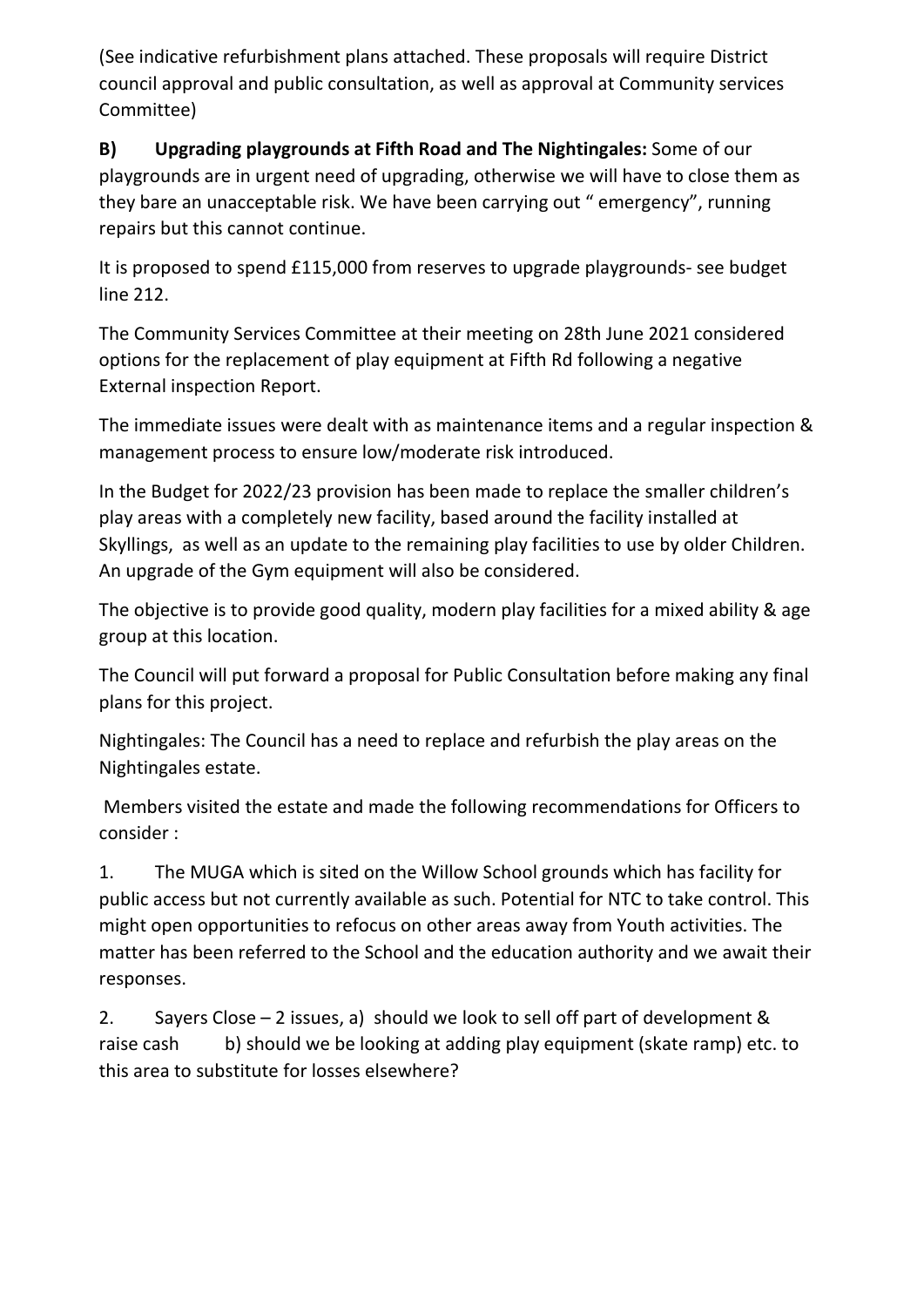3. Christie Heights – this area is a sunken pay space behind garages only partly overlooked. Movement on retaining brick walls. This is an area which has a history of ASB. Seek alternative use options?

4. Bodin Gardens – a newer play space, well used & in good condition. Potential to remove the MUGA and create a younger play space.

5. Christie Heights – sloping grounds, in need of major refurbishment. History of issues with Ball games. Central location could be re organised with more challenging equipment

6. Hamilton Court – in need of refurbishment. Damaged retaining wall, Quote £8,500 for repairs. Has redevelopment option potential as an alternative.

Once the Project for Fifth Road is under way, Officers will look at this recommendation with a view to bringing forward a firm proposal for Public Consultation.

Part of the funding allocation for 2022/23 is to facilitate this project development which is intended to be part self-funding should Members agree an alternative use provision for some of this land as suggested above.

Longer term, the Council will need to establish a sinking fund to properly plan for refurbishment and upgrading of the council's playgrounds.

**C) Various upgrades at Victoria Park:** the budget includes 3 new proposed items for Victoria Park, which require external funding before they will be progressed ( grants, contributions from partners, and/or sponsorship.). These 3 items are:

1. A new roof for the bandstand in Victoria Park ( budget line 227). The budget provides £8,259 for emergency repairs, if needed, but ideally, a new roof, at an additional cost of 42,750 is needed.

2. Inclusive play equipment: If we can secure external funding (£25,000), we would like to provide more inclusive play equipment in Victoria Park. (line 229)

3. A new liner is needed to deal with leaks at the boating pond ( £19,000) (line 228)

**D) Hutton Close Upgrades:** The Council's lease of the construction compound at Hutton close has now expired and the land reverted to our use. The Council has resolved to spend the income from the lease primarily on this area, subject to public consultation. Accordingly, £35,000 has been proposed form reserves for this purpose. (line 259)

**E) Upgrade of public open spaces at Wash Common:** Following the public consultation, it is proposed to spend £18,600 from reserves on phase 1 of the upgrade ( line 200)

**F) Allotment Notice Boards:** £7,700 provided for the provision and installation of new notice boards at the Council's allotments ( lines 302 and 316)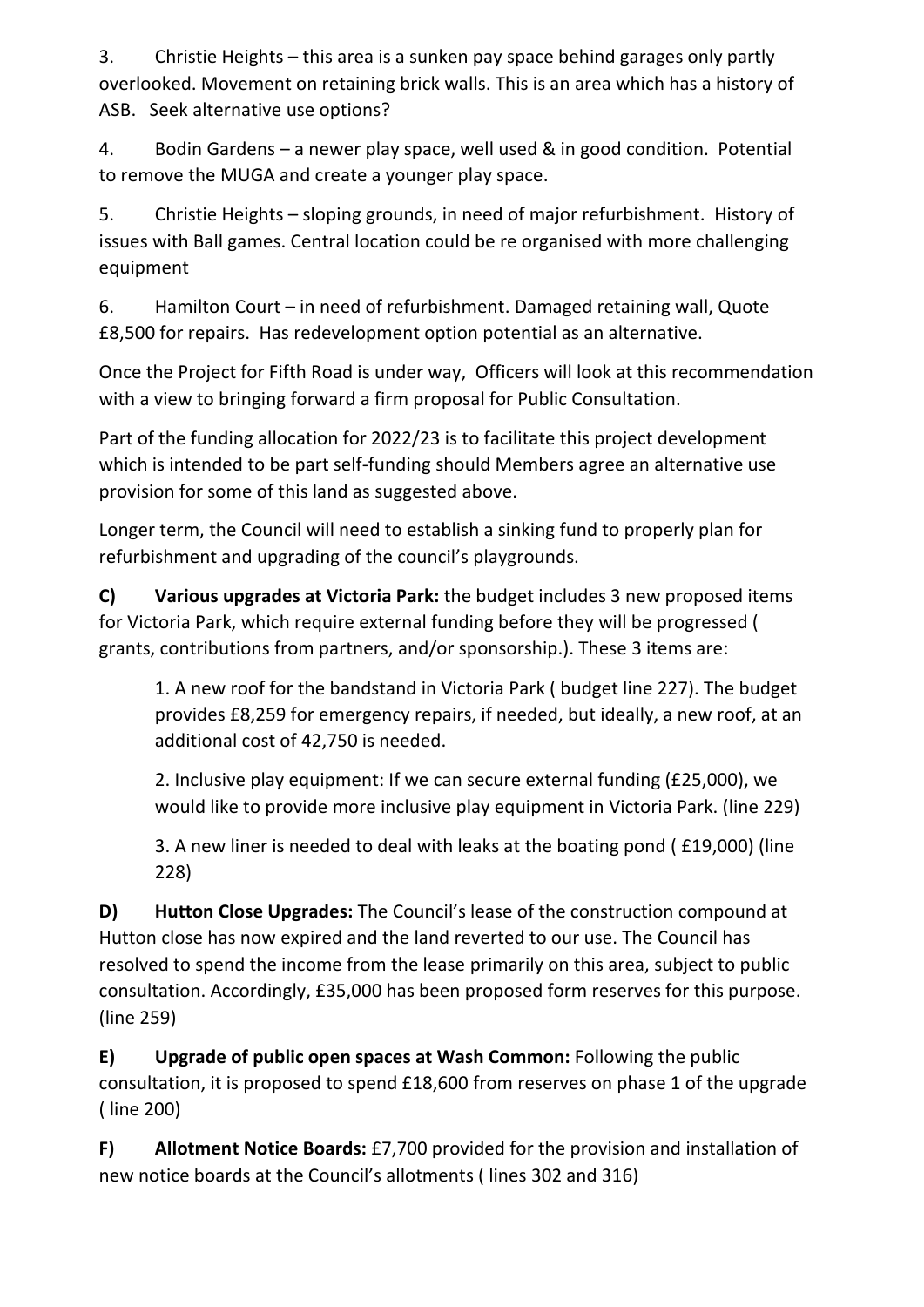**G) Football pitch management:** The Council's football pitches are deteriorating and a proper management/ maintenance programme is required to ensure that they are fit for purpose. £9,870 has been provided at budget line 188.

**H) Newtown Road Cemetery:** An additional £8,000 provided in the Repairs and Maintenance budget ( line 108) to commence a programme of re-pointing on the huge expanse of stone walls around the Cemetery. The Friends of NRC have requested the Council to provide toilet facilities at the Cemetery in order to enhance the facilities and public access. A composting toilet could be provided at a cost of £14,000. £10,000 can be spent from reserves, if the Friends contribute £4,000 ( Budget line 114)

**I) Footway lighting:** The combined budget for footway lighting ( Repairs and Maintenance and Upgrading) has been increased by £16,370, with £10,000 to come from reserves ( lines 160 and 161). This will allow the council to continue a programme of replacing old halogen and sodium lights with more efficient and sustainable LED lighting.

**The Community Café in Victoria Park:** The draft budget also proposes funds for the construction of the proposed community Café in Victoria Park. Planning permission has been obtained and designs are at an advanced stage. We expect to go to tender shortly for the provision and construction of the café. An operator has been identified and they will be involved in the design, layout and fitout of the café. The planned opening date is Mid- March 2023. The planned expenditure for the coming year is £364,500, funded from reserves ( £81,865) Section 106 and CIL (£82,365) and a loan of £200,000 to £300,000, depending on final tender prices received. ( Budget line 250)

**Conclusion/ recommendations:** The committee is required to consider the draft budget attached and to recommend a budget for 2022-23 for Full Council on 31 January, so that Full council can set a precept to fund the council's services for 2022-23.

Hugh Peacocke

CEO and RFO 11 January 2022.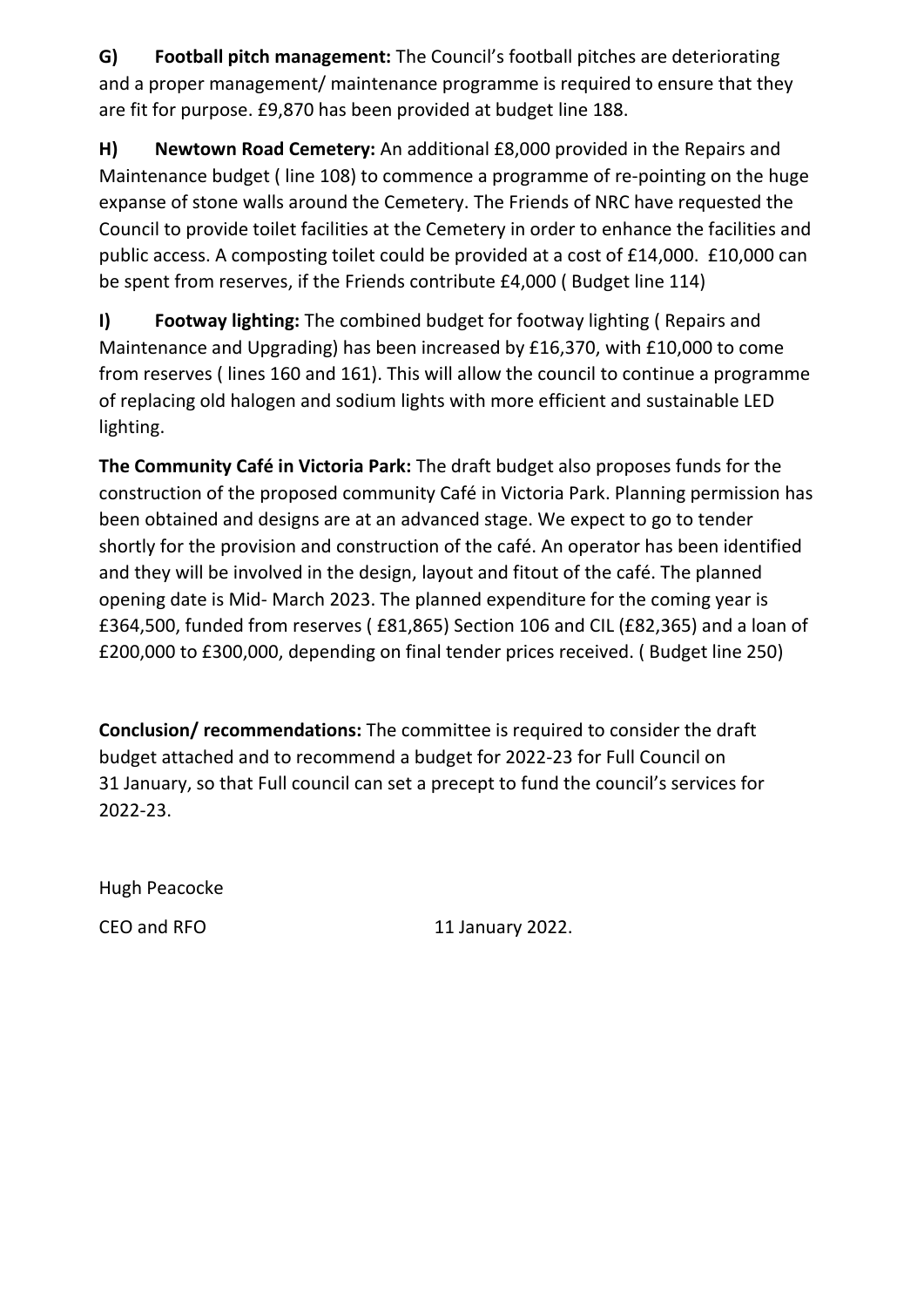## APPENDIX 9.

| <b>NTC Budget 2022/23</b><br><b>Full Council</b><br>31 January 2022   | <b>Additions</b><br>Projected<br><b>Draft Budget</b><br>Agreed<br>2022/23 Source of Funds<br>2021-22<br>approved in<br>outturn<br>2022-23<br>21-22<br>year |  |                 |                  |        |                  |                 |                 |                 |          |
|-----------------------------------------------------------------------|------------------------------------------------------------------------------------------------------------------------------------------------------------|--|-----------------|------------------|--------|------------------|-----------------|-----------------|-----------------|----------|
|                                                                       |                                                                                                                                                            |  |                 |                  | Income | <b>Precept</b>   | <b>Reserves</b> | <b>CIL/S106</b> | <b>PWLB</b> etc | External |
| 1 Staff                                                               |                                                                                                                                                            |  |                 |                  |        |                  |                 |                 |                 |          |
| 2 Salaries/NI/PAYE                                                    | 420,066                                                                                                                                                    |  | 420,000         | 468,323          |        | 468,323          |                 |                 |                 |          |
| 3 Misc Staff Expenses                                                 | 2,575                                                                                                                                                      |  | 4,000           | 4,000            |        | 4,000            |                 |                 |                 |          |
| 4 Salary Reallocation                                                 | -420,066                                                                                                                                                   |  |                 | -468,323         |        | $-468,323$       |                 |                 |                 |          |
| <b>Total Expenditure</b><br>5                                         | 2,575                                                                                                                                                      |  |                 | 4,000            |        |                  |                 |                 |                 |          |
| 6                                                                     |                                                                                                                                                            |  |                 |                  |        |                  |                 |                 |                 |          |
| $\overline{7}$<br>8 Central Services                                  |                                                                                                                                                            |  |                 |                  |        |                  |                 |                 |                 |          |
| 9 Precept Received                                                    | 1,135,249                                                                                                                                                  |  | 1,135,249       | 1,180,623        |        |                  |                 |                 |                 |          |
| 10 Interest Received                                                  | 2,500                                                                                                                                                      |  | 500             | 1,000            | 1,000  |                  |                 |                 |                 |          |
| 11 Total Income                                                       | 1,137,749                                                                                                                                                  |  |                 | 1,181,623        |        |                  |                 |                 |                 |          |
| 12 Salary Reallocation                                                | 25,962                                                                                                                                                     |  | 25,962          | 101,982          |        | 101,982          |                 |                 |                 |          |
| 13 Bank Charges<br>14 Election Expenses                               | 2,060                                                                                                                                                      |  | 2,100           | 2,100<br>0       |        | 2,100            |                 |                 |                 |          |
| <b>Total Expenditure</b><br>15                                        | 6,500<br>34,522                                                                                                                                            |  |                 | 104,082          |        |                  |                 |                 |                 |          |
| 16                                                                    |                                                                                                                                                            |  |                 |                  |        |                  |                 |                 |                 |          |
| 17                                                                    |                                                                                                                                                            |  |                 |                  |        |                  |                 |                 |                 |          |
| 18 P&R General                                                        |                                                                                                                                                            |  |                 |                  |        |                  |                 |                 |                 |          |
| 19 Salary Reallocation                                                | 36,695                                                                                                                                                     |  | 36,695          | 15,679           |        | 15,679           |                 |                 |                 |          |
| 20 Members' travel & subsistence                                      | 750                                                                                                                                                        |  | 750             | 800              |        | 800              |                 |                 |                 |          |
| 21 Bus Shelter Advertising<br>22 Precept Leaflet                      | 800<br>1,200                                                                                                                                               |  | 800<br>1,200    | 0<br>1,300       |        | 1,300            |                 |                 |                 |          |
| 23 P&R Projects Fund                                                  | 5,000                                                                                                                                                      |  | 3,000           | 3,000            |        | 3,000            |                 |                 |                 |          |
| <b>Total Expenditure</b><br>24                                        | 44,445                                                                                                                                                     |  |                 | 20,779           |        |                  |                 |                 |                 |          |
| 25                                                                    |                                                                                                                                                            |  |                 |                  |        |                  |                 |                 |                 |          |
| 26                                                                    |                                                                                                                                                            |  |                 |                  |        |                  |                 |                 |                 |          |
| 27 Grants & Contributions                                             |                                                                                                                                                            |  |                 |                  |        |                  |                 |                 |                 |          |
| 28 Grants for Climate Change Proj<br>29 Berkshire Youth; Youth Worker | 10,000<br>25,000                                                                                                                                           |  | 6,000<br>25,000 | 10,000<br>25,000 |        | 10,000<br>25,000 |                 |                 |                 |          |
| 30 Contribution to BID Xmas light                                     | 12,000                                                                                                                                                     |  | 12,000          | 12,000           |        | 12,000           |                 |                 |                 |          |
| 31 Greenham Community Youth                                           | 2,500                                                                                                                                                      |  | 2,500           | 2,500            |        | 2,500            |                 |                 |                 |          |
| 32 Volunteer Centre                                                   | 500                                                                                                                                                        |  | 500             | 500              |        | 500              |                 |                 |                 |          |
| 33 Grant Sub Committee                                                | 24,500                                                                                                                                                     |  | 24,500          | 24,500           |        | 24,500           |                 |                 |                 |          |
| 34 CAB Grant                                                          | 20,000                                                                                                                                                     |  | 20,000          | 20,000           |        | 20,000           |                 |                 |                 |          |
| 35 CCTV                                                               | 12,000                                                                                                                                                     |  | 12,000          | 0                |        |                  |                 |                 |                 |          |
| 36 WBC - contribution to library<br>37 Defibs                         | 10,000<br>4,000                                                                                                                                            |  | 10,000<br>4,000 | 0<br>2,500       |        |                  | 2,500           |                 |                 |          |
| 38 Riverside Centre                                                   | 2,500                                                                                                                                                      |  | 2,500           | 2,500            |        | 2,500            |                 |                 |                 |          |
| 39 Support for diversity & inclusivity in Newbury                     |                                                                                                                                                            |  |                 | 3,000            |        | 3,000            |                 |                 |                 |          |
| 40 NCC contribution to rebuild to safeguard Loose Ends                |                                                                                                                                                            |  |                 | 5,000            |        | 5,000            |                 |                 |                 |          |
| 41 Greenham & Crookham Common                                         | 500                                                                                                                                                        |  | 500             | 500              |        | 500              |                 |                 |                 |          |
| 42<br><b>Total Expenditure</b>                                        | 123,500                                                                                                                                                    |  |                 | 108,000          |        |                  |                 |                 |                 |          |
| 43<br>44                                                              |                                                                                                                                                            |  |                 |                  |        |                  |                 |                 |                 |          |
| 45 Corporate Services                                                 |                                                                                                                                                            |  |                 |                  |        |                  |                 |                 |                 |          |
| 46 Miscellaneous Income                                               | 100                                                                                                                                                        |  |                 | 100              | 100    |                  |                 |                 |                 |          |
| 47 Total Income                                                       | 100                                                                                                                                                        |  |                 | 100              |        |                  |                 |                 |                 |          |
| 48 Visitor Information Centre<br>49 Training and Development          | 1,500<br>5,000                                                                                                                                             |  | 500<br>5,000    | 500<br>8,000     |        | 500<br>8,000     |                 |                 |                 |          |
| 50 Advertising Recruitment                                            | 1,000                                                                                                                                                      |  | 2,100           | 1,000            |        | 1,000            |                 |                 |                 |          |
| 51 Telephone                                                          | 5,650                                                                                                                                                      |  | 7,000           | 7,000            |        | 7,000            |                 |                 |                 |          |
| 52 Postage                                                            | 1,500                                                                                                                                                      |  | 1,800           | 1,800            |        | 1,800            |                 |                 |                 |          |
| 53 Printing/Stationery                                                | 1,500                                                                                                                                                      |  | 1,500           | 1,000            |        | 1,000            |                 |                 |                 |          |
| 54 Office Equipment                                                   | 2,000                                                                                                                                                      |  | 1,500           | 1,500            |        | 1,500            |                 |                 |                 |          |
| 55 IT                                                                 | 22,000<br>15,000                                                                                                                                           |  | 22,000          | 20,000           |        | 16,330           | 3,670           |                 |                 |          |
| 56 Professional Fees<br>57 Audit                                      | 3,800                                                                                                                                                      |  | 12,000<br>4,000 | 12,500<br>4,500  |        | 12,500<br>4,500  |                 |                 |                 |          |
| 58 Subscriptions                                                      | 4,400                                                                                                                                                      |  | 4,400           | 4,800            |        | 4,800            |                 |                 |                 |          |
| 59 Photocopier Charges                                                | 2,000                                                                                                                                                      |  | 1,200           | 1,300            |        | 1,300            |                 |                 |                 |          |
| 60 Advertising General                                                | 1,200                                                                                                                                                      |  | 1,200           | 1,300            |        | 1,300            |                 |                 |                 |          |
| 61 Recycling Costs                                                    | 900                                                                                                                                                        |  | 1,000           | 1,100            |        | 1,100            |                 |                 |                 |          |
| 62 GM contract admin fee (WBC)                                        | 2,700                                                                                                                                                      |  | 2,700           | 2,800            |        | 2,800            |                 |                 |                 |          |
| 63 Capital exp computers etc<br>64 Insurance                          | 6,000<br>13,000                                                                                                                                            |  | 4,000<br>12,300 | 2,000<br>11,500  |        | 11,500           | 2,000           |                 |                 |          |
| 65 Total Expenditure                                                  | 89,150                                                                                                                                                     |  |                 | 82,600           |        |                  |                 |                 |                 |          |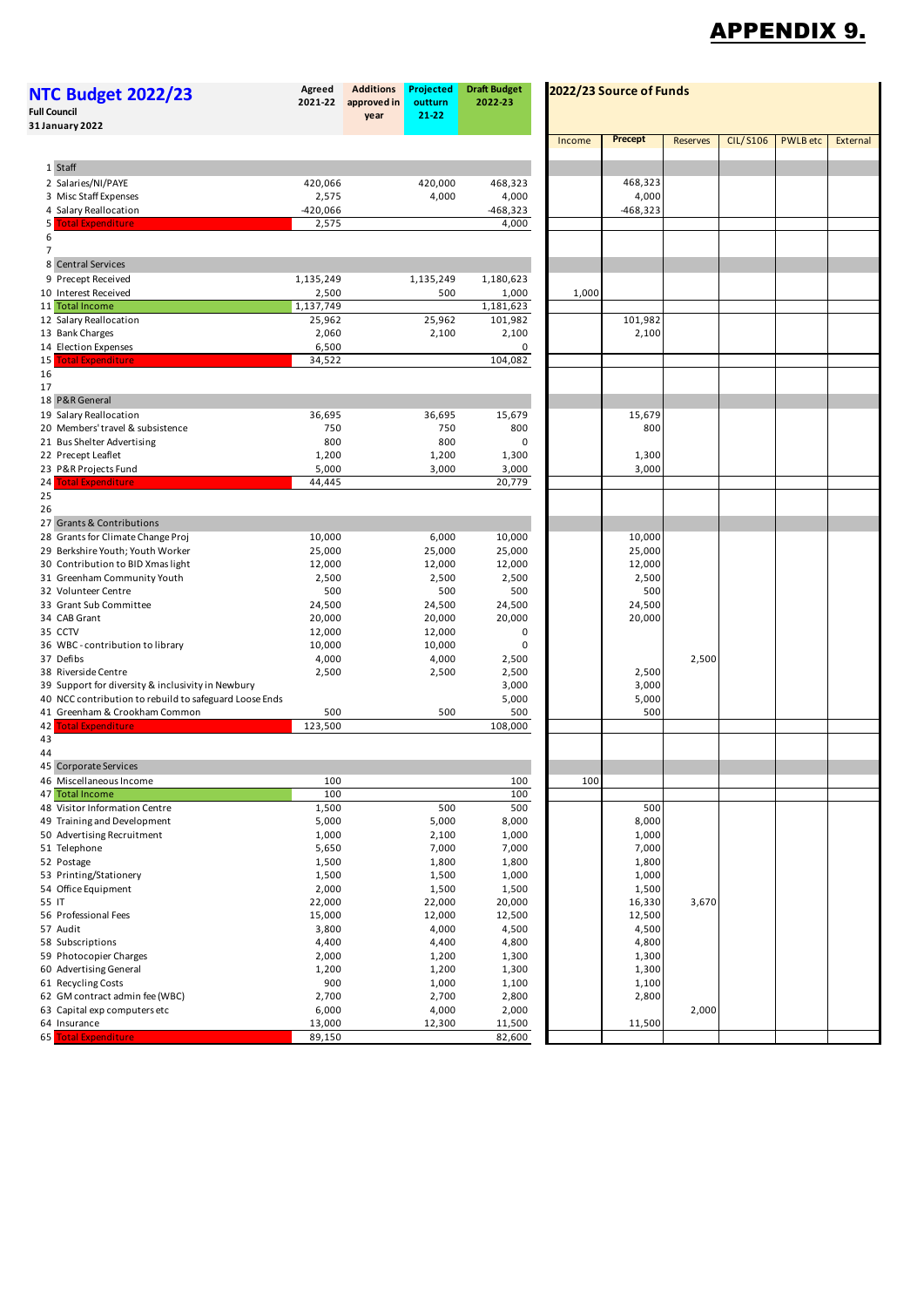| <b>NTC Budget 2022/23</b><br>v7 P&R final         | Agreed<br>2021-22 | <b>Additions</b><br>approved in<br>year | Projected<br>outturn<br>21-22 | <b>Draft Budget</b><br>2022-23 |             | 2022/23 Source of Funds |                 |                 |                 |          |
|---------------------------------------------------|-------------------|-----------------------------------------|-------------------------------|--------------------------------|-------------|-------------------------|-----------------|-----------------|-----------------|----------|
| 17th January 2022                                 |                   |                                         |                               |                                | Income      | <b>REVENUE</b>          | <b>Reserves</b> | <b>CIL/S106</b> | <b>PWLB</b> etc | External |
| 66                                                |                   |                                         |                               |                                |             |                         |                 |                 |                 |          |
| 68 Town Hall                                      |                   |                                         |                               |                                |             |                         |                 |                 |                 |          |
| 69 Suite Lease Income                             | 32,000            |                                         | 18,000                        | 32,000                         | 32,000      |                         |                 |                 |                 |          |
| 70 Solar Panel Income                             | 400               |                                         |                               | 500                            | 500         |                         |                 |                 |                 |          |
| 71 Chamber Hire<br>72 Projector Hire              | 6,000<br>0        |                                         | 5,000<br>60                   | 7,000<br>50                    | 7,000<br>50 |                         |                 |                 |                 |          |
| 73 Total Income                                   | 38,400            |                                         |                               | 39,550                         |             |                         |                 |                 |                 |          |
| 74 Salary Reallocation                            | 47,325            |                                         |                               | 33,656                         |             | 33,656                  |                 |                 |                 |          |
| 75 IT                                             | 0                 |                                         |                               | 0                              |             |                         |                 |                 |                 |          |
| 76 Professional Fees                              | $\mathbf 0$       |                                         | 0                             | 12,350                         |             |                         | 12,350          |                 |                 |          |
| 77 Reconnect Drinking Fountain                    | 1,850             |                                         | 0                             | 2,760                          |             |                         | 2,760           |                 |                 |          |
| 78 Topographical Survey                           | 11,650            |                                         | 0                             | 0                              |             |                         |                 |                 |                 |          |
| 79 Town Hall Refurb                               | 5,000             |                                         | 2,500                         | 0                              |             |                         |                 |                 |                 |          |
| 80 Town Hall Maintenance Fund                     | 49,500            |                                         | $\mathbf 0$                   | 0                              |             |                         |                 |                 |                 |          |
| 81 Replacement Solar Panel Invert                 | 1,500             |                                         | 0                             | 1,870                          |             |                         | 1,870           |                 |                 |          |
| 82 Rates                                          | 11,094            |                                         | 11,094                        | 11,500                         |             | 11,500                  |                 |                 |                 |          |
| 83 Water                                          | 1,000             |                                         | 400                           | 500                            |             | 500                     |                 |                 |                 |          |
| 84 Energy Supplies                                | 10,300            |                                         | 7,500                         | 11,000                         |             | 11,000                  |                 |                 |                 |          |
| 85 Energy Conservation Projects                   | 5,000             |                                         | 5,500                         | 4,000                          |             |                         | 4,000           |                 |                 |          |
| 86 Repairs and Maintenance                        | 29,500            |                                         | 10,500                        | 22,500                         |             | 22,500<br>15,900        |                 |                 |                 |          |
| 87 Maint. Contracts                               | 14,588            |                                         | 15,000                        | 15,900                         |             | 1,950                   |                 |                 |                 |          |
| 88 Fire Extinguishers                             | 1,500             |                                         | 1,500                         | 1,950                          |             | 1,600                   |                 |                 |                 |          |
| 89 Security<br>90<br><b>Total Expenditure</b>     | 800<br>190,607    |                                         | 1,400                         | 1,600<br>119,586               |             |                         |                 |                 |                 |          |
| 91                                                |                   |                                         |                               |                                |             |                         |                 |                 |                 |          |
| 92 Weddings                                       |                   |                                         |                               |                                |             |                         |                 |                 |                 |          |
| 93 Chamber Hire                                   | 2,500             |                                         | 750                           | 2,500                          | 2,500       |                         |                 |                 |                 |          |
| 94 Total Income                                   | 2,500             |                                         |                               | 2,500                          |             |                         |                 |                 |                 |          |
| 95 Salary Reallocation                            | 3,429             |                                         | 3,429                         | 9,923                          |             | 9,923                   |                 |                 |                 |          |
| 96 Weddings expenditure                           | 1,000             |                                         | 1,500                         | 2,000                          |             | 2,000                   |                 |                 |                 |          |
| <b>Total Expenditure</b><br>97                    | 4,429             |                                         |                               | 11,923                         |             |                         |                 |                 |                 |          |
| 98                                                |                   |                                         |                               |                                |             |                         |                 |                 |                 |          |
| 99                                                |                   |                                         |                               |                                |             |                         |                 |                 |                 |          |
| 100 Newtown Road Cemetery                         |                   |                                         |                               |                                |             |                         |                 |                 |                 |          |
| 101 Miscellaneous Income                          | 0<br>0            |                                         | 1,000                         | 1,000                          | 1,000       |                         |                 |                 |                 |          |
| 102 Total Income<br>103 Salary Reallocation       | 2,348             |                                         | 2,348                         | 1,000<br>6,857                 |             | 6,857                   |                 |                 |                 |          |
| 104 Toilet Hire NRC                               | 1,300             |                                         | 1,300                         | 1,250                          |             | 1,250                   |                 |                 |                 |          |
| 105 Rates                                         | 389               |                                         | 600                           | 650                            |             | 650                     |                 |                 |                 |          |
| 106 Energy Supplies                               | 400               |                                         | 2,800                         | 600                            |             | 600                     |                 |                 |                 |          |
| 107 Energy Conservation Projects                  | 1,000             |                                         | 900                           | 0                              |             |                         |                 |                 |                 |          |
| 108 Repairs and Maintenance                       | 7,500             |                                         | 6,500                         | 15,670                         |             | 15,670                  |                 |                 |                 |          |
| 109 Maint. Contracts                              | 12,250            |                                         | 12,250                        | 8,650                          |             | 8,650                   |                 |                 |                 |          |
| 110 Maint. Contracts Unscheduled                  | 1,200             |                                         | 1,200                         | 1,560                          |             | 1,560                   |                 |                 |                 |          |
| 111 Headstone Survey                              | 2,000             |                                         | 0                             | 2,240                          |             |                         | 2,240           |                 |                 |          |
| 112 Fire Extinguishers                            | 100               |                                         | 100                           | 225                            |             | 225                     |                 |                 |                 |          |
| 113 Tree Surveys & Works                          | 800               |                                         | 800                           | 1,850                          |             | 1,850                   |                 |                 |                 |          |
| 114 NRC Composting Toilet (25%)                   | 2,563             |                                         |                               | 14,000                         |             |                         | 10,000          |                 |                 | 4,000    |
| 115 Redecoration of Chapel                        | 1,200             |                                         | 0                             | 0                              |             |                         |                 |                 |                 |          |
| <b>Total Expenditure</b><br>116                   | 33,050            |                                         |                               | 53,552                         |             |                         |                 |                 |                 |          |
| 117<br>118                                        |                   |                                         |                               |                                |             |                         |                 |                 |                 |          |
| 119 Shaw Cemetery                                 |                   |                                         |                               |                                |             |                         |                 |                 |                 |          |
| 120 Cemetery Income                               | 35,000            |                                         | 50,000                        | 40,000                         | 40,000      |                         |                 |                 |                 |          |
| 121 Total Income                                  | 35,000            |                                         |                               | 40,000                         |             |                         |                 |                 |                 |          |
| 122 Salary Reallocation                           | 21,149            |                                         | 21,149                        | 14,443                         |             | 14,443                  |                 |                 |                 |          |
| 123 IT                                            | 1,100             |                                         | 1,100                         | 1,180                          |             | 1,180                   |                 |                 |                 |          |
| 124 Subscriptions                                 | 95                |                                         | 95                            | 95                             |             | 95                      |                 |                 |                 |          |
| 125 Rent Payable                                  | 1,000             |                                         | 1,000                         | 1,000                          |             | 1,000                   |                 |                 |                 |          |
| 126 Rates                                         | 280               |                                         | 1,300                         | 1,500                          |             | 1,500                   |                 |                 |                 |          |
| 127 Water                                         | 3,000             |                                         | 750                           | 750                            |             | 750                     |                 |                 |                 |          |
| 128 Energy Supplies                               | 1,000             |                                         | 1,050                         | 1,200                          |             | 1,200                   |                 |                 |                 |          |
| 129 Energy Conservation Projects                  | 1,860             |                                         | 1,860                         | 0                              |             |                         |                 |                 |                 |          |
| 130 Repairs and Maintenance                       | 13,560            |                                         | 8,500                         | 5,540                          |             | 5,540                   |                 |                 |                 |          |
| 131 Maint. Contracts                              | 63,500            |                                         | 63,500                        | 67,500                         |             | 67,500                  |                 |                 |                 |          |
| 132 Maint. Contracts Unscheduled                  | 2,200             |                                         | 2,200                         | 2,860                          |             | 2,860                   |                 |                 |                 |          |
| 133 Fire Extinguishers                            | 250               |                                         | 250                           | 860                            |             | 860                     |                 |                 |                 |          |
| 134 Tree Surveys & Works<br>135 Total Expenditure | 2,885             |                                         | 2,885                         | 3,420                          |             | 3,420                   |                 |                 |                 |          |
|                                                   | 111,879           |                                         |                               | 100,348                        |             |                         |                 |                 |                 |          |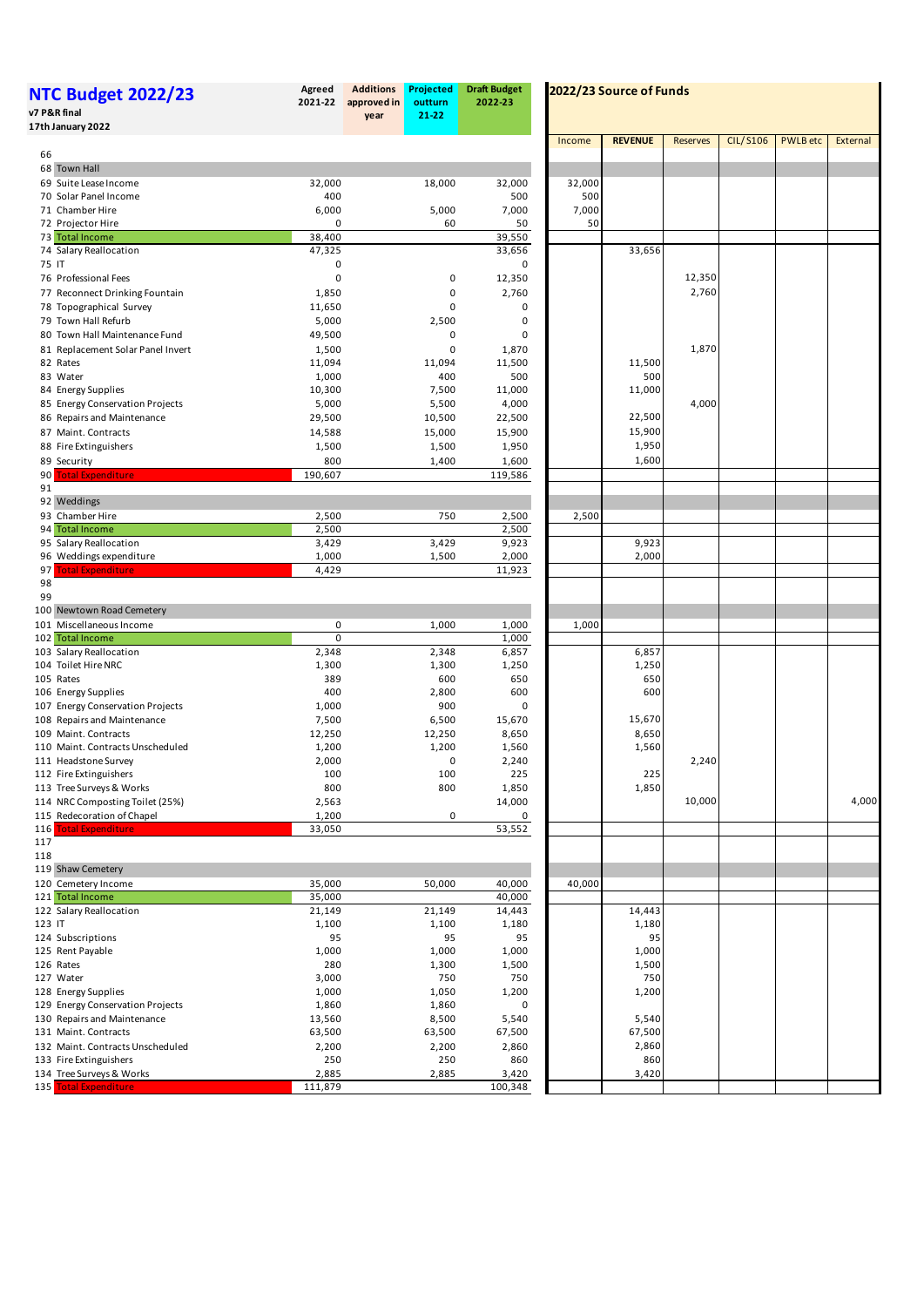| <b>NTC Budget 2022/23</b><br>v7 P&R final          | Agreed<br>2021-22 | <b>Additions</b><br>approved in<br>year | Projected<br>outturn<br>21-22 | <b>Draft Budget</b><br>2022-23 | 2022/23 Source of Funds |                 |          |                 |                 |          |
|----------------------------------------------------|-------------------|-----------------------------------------|-------------------------------|--------------------------------|-------------------------|-----------------|----------|-----------------|-----------------|----------|
| 17th January 2022                                  |                   |                                         |                               |                                |                         |                 |          |                 |                 |          |
| 136                                                |                   |                                         |                               |                                | Income                  | <b>REVENUE</b>  | Reserves | <b>CIL/S106</b> | <b>PWLB</b> etc | External |
| 137 Markets                                        |                   |                                         |                               |                                |                         |                 |          |                 |                 |          |
| 138 Market Income                                  | 39,000            |                                         | 50,000                        | 50,000                         | 50,000                  |                 |          |                 |                 |          |
| 139 Total Income                                   | 39,000            |                                         |                               | 50,000                         |                         |                 |          |                 |                 |          |
| 140 Salary Reallocation                            | 23,094            |                                         | 23,094                        | 12,939                         |                         | 12,939          |          |                 |                 |          |
| 141 Subscriptions                                  | 370               |                                         | 370                           | 450                            |                         | 450             |          |                 |                 |          |
| 142 Advertising General<br>143 Market Management   | 1,500             |                                         | 1,500                         | 1,500                          |                         | 1,500           |          |                 |                 |          |
| 144 Rates                                          | 14,000<br>5,725   |                                         | 14,000<br>5,800               | 14,800<br>6,000                |                         | 14,800<br>6,000 |          |                 |                 |          |
| 145 Energy Supplies                                | 1,000             |                                         | 1,100                         | 1,200                          |                         | 1,200           |          |                 |                 |          |
| 146 Repairs and Maintenance                        | 2,865             |                                         | 2,000                         | 2,000                          |                         | 2,000           |          |                 |                 |          |
| <b>Total Expenditure</b><br>147                    | 48,554            |                                         |                               | 38,889                         |                         |                 |          |                 |                 |          |
| 148                                                |                   |                                         |                               |                                |                         |                 |          |                 |                 |          |
| 149                                                |                   |                                         |                               |                                |                         |                 |          |                 |                 |          |
| 150 War Memorial<br>151 Salary Reallocation        | 3,708             |                                         | 3,708                         | 1,577                          |                         | 1,577           |          |                 |                 |          |
| 152 Repairs and Maintenance                        | 700               |                                         | 500                           | 2,500                          |                         | 2,500           |          |                 |                 |          |
| 153 Sinking Fund                                   | 2,000             |                                         | 2,000                         | 2,000                          |                         | 2,000           |          |                 |                 |          |
| <b>Total Expenditure</b><br>154                    | 6,408             |                                         |                               | 6,077                          |                         |                 |          |                 |                 |          |
| 155                                                |                   |                                         |                               |                                |                         |                 |          |                 |                 |          |
| 156                                                |                   |                                         |                               |                                |                         |                 |          |                 |                 |          |
| 157 Footway Lighting                               |                   |                                         |                               |                                |                         |                 |          |                 |                 |          |
| 158 Salary Reallocation                            | 3,708             |                                         | 3,708                         | 4,094                          |                         | 4,094           |          |                 |                 |          |
| 159 Energy Supplies<br>160 Repairs and Maintenance | 7,313             |                                         | 8,000                         | 9,000                          |                         | 9,000           |          |                 |                 |          |
| 161 Street Lighting Upgrade                        | 13,000<br>2,530   |                                         | 20,000<br>2,530               | 21,900<br>10,000               |                         | 21,900          |          | 10,000          |                 |          |
| <b>Total Expenditure</b><br>162                    | 26,551            |                                         |                               | 44,994                         |                         |                 |          |                 |                 |          |
| 163                                                |                   |                                         |                               |                                |                         |                 |          |                 |                 |          |
| 164                                                |                   |                                         |                               |                                |                         |                 |          |                 |                 |          |
| 165 Clock House                                    |                   |                                         |                               |                                |                         |                 |          |                 |                 |          |
|                                                    |                   |                                         |                               |                                |                         |                 |          |                 |                 |          |
| 167 Salary Reallocation<br>168 Energy Supplies     | 3,708<br>750      |                                         | 3,708<br>750                  | 1,577<br>850                   |                         | 1,577<br>850    |          |                 |                 |          |
| 169 Repairs and Maintenance                        | 4,840             |                                         | 1,200                         | 3,000                          |                         | 3,000           |          |                 |                 |          |
| <b>Total Expenditure</b><br>170                    | 9,298             |                                         |                               | 5,427                          |                         |                 |          |                 |                 |          |
| 171                                                |                   |                                         |                               |                                |                         |                 |          |                 |                 |          |
| 172                                                |                   |                                         |                               |                                |                         |                 |          |                 |                 |          |
| 173 Street Furniture                               |                   |                                         |                               |                                |                         |                 |          |                 |                 |          |
| 174 Income-Bus shelter advertising                 |                   |                                         |                               | 48,000                         | 48,000                  |                 |          |                 |                 |          |
| 175 Total income<br>176 Salary Reallocation        | 3,709             |                                         | 3,709                         | 48,000<br>5,397                |                         | 5,397           |          |                 |                 |          |
| 177 Energy Supplies                                | 220               |                                         | 220                           | 300                            |                         | 300             |          |                 |                 |          |
| 178 Repairs and Maintenance                        | 5,500             | 2,500                                   | 9,600                         | 7,000                          |                         | 4,000           | 3,000    |                 |                 |          |
| 179 Maint. Contracts Unscheduled                   | 500               |                                         | 500                           | 500                            |                         | 500             |          |                 |                 |          |
| 180 Grit Bins                                      | 4,635             |                                         | 1,000                         | 2,000                          |                         | 2,000           |          |                 |                 |          |
| 181 Move of Bus Stop                               | 5,800             |                                         | 5,800                         | 0                              |                         |                 |          |                 |                 |          |
| 182 Bus shelters provision and maintenance         |                   |                                         |                               | 48,000                         |                         | 48,000          |          |                 |                 |          |
| 183<br><b>Total Expenditure</b>                    | 20,364            |                                         |                               | 63,197                         |                         |                 |          |                 |                 |          |
| 184<br>185 Recreation Grounds                      |                   |                                         |                               |                                |                         |                 |          |                 |                 |          |
| 186 Income-Pitches                                 | 2,266             |                                         | 2,600                         | 3,000                          | 3,000                   |                 |          |                 |                 |          |
| 187 Total Income                                   | 2,266             |                                         |                               | 3,000                          |                         |                 |          |                 |                 |          |
| 188 football pitch management                      | 0                 |                                         |                               | 9,870                          |                         | 9,870           |          |                 |                 |          |
| 189 Salary Reallocation                            | 15,218            |                                         | 15,218                        | 25,182                         |                         | 25,182          |          |                 |                 |          |
| 190 Water                                          | 600               |                                         | 600                           | 650                            |                         | 650             |          |                 |                 |          |
| 191 Energy Supplies                                | 2,060             |                                         | 2,100                         | 2,300                          |                         | 2,300           |          |                 |                 |          |
| 192 Upgrading<br>193 Repairs and Maintenance       | 2,250<br>4,600    |                                         | 0<br>2,000                    | 3,000<br>7,000                 |                         | 3,000<br>2,000  | 5,000    |                 |                 |          |
| 194 Maint. Contracts                               | 29,800            |                                         | 29,800                        | 32,200                         |                         | 32,200          |          |                 |                 |          |
| 195 Maint. Contracts Unscheduled                   | 9,650             |                                         | 1,000                         | 2,000                          |                         | 2,000           |          |                 |                 |          |
| 196 Tree Maintenance                               | 0                 | 5,650                                   | 5,650                         | $\mathbf 0$                    |                         |                 |          |                 |                 |          |
| 197 Tree Surveys & Works                           | 5,460             |                                         | 5,460                         | 6,780                          |                         |                 | 6,780    |                 |                 |          |
| 198 PPE                                            | 1,000             |                                         | 1,000                         | 1,000                          |                         | 1,000           |          |                 |                 |          |
| 199 Drinking Water Tap                             | 1,220             |                                         | 0                             | 2,760                          |                         |                 | 2,760    |                 |                 |          |
| 200 Wash Common upgrade-Phase 1                    |                   |                                         | 0                             | 18,600                         |                         |                 | 18,600   |                 |                 |          |
| 201 Consultation                                   | 1,000             |                                         | 1,000                         | 1,250                          |                         | 1,250           |          |                 |                 |          |
| <b>Total expenditure</b><br>202<br>203             | 72,858            |                                         |                               | 112,592                        |                         |                 |          |                 |                 |          |
| 204 City Recreation Ground                         |                   |                                         |                               |                                |                         |                 |          |                 |                 |          |
| 205 Upgrading                                      | 14,000            |                                         | 0                             | 0                              |                         |                 |          |                 |                 |          |
| 206 Drinking Water Tap                             | 1,220             |                                         | 0                             | 1,800                          |                         | 1,800           |          |                 |                 |          |
| 207<br><b>Total Expenditure</b>                    | 15,220            |                                         |                               | 1,800                          |                         |                 |          |                 |                 |          |
| 208                                                |                   |                                         |                               |                                |                         |                 |          |                 |                 |          |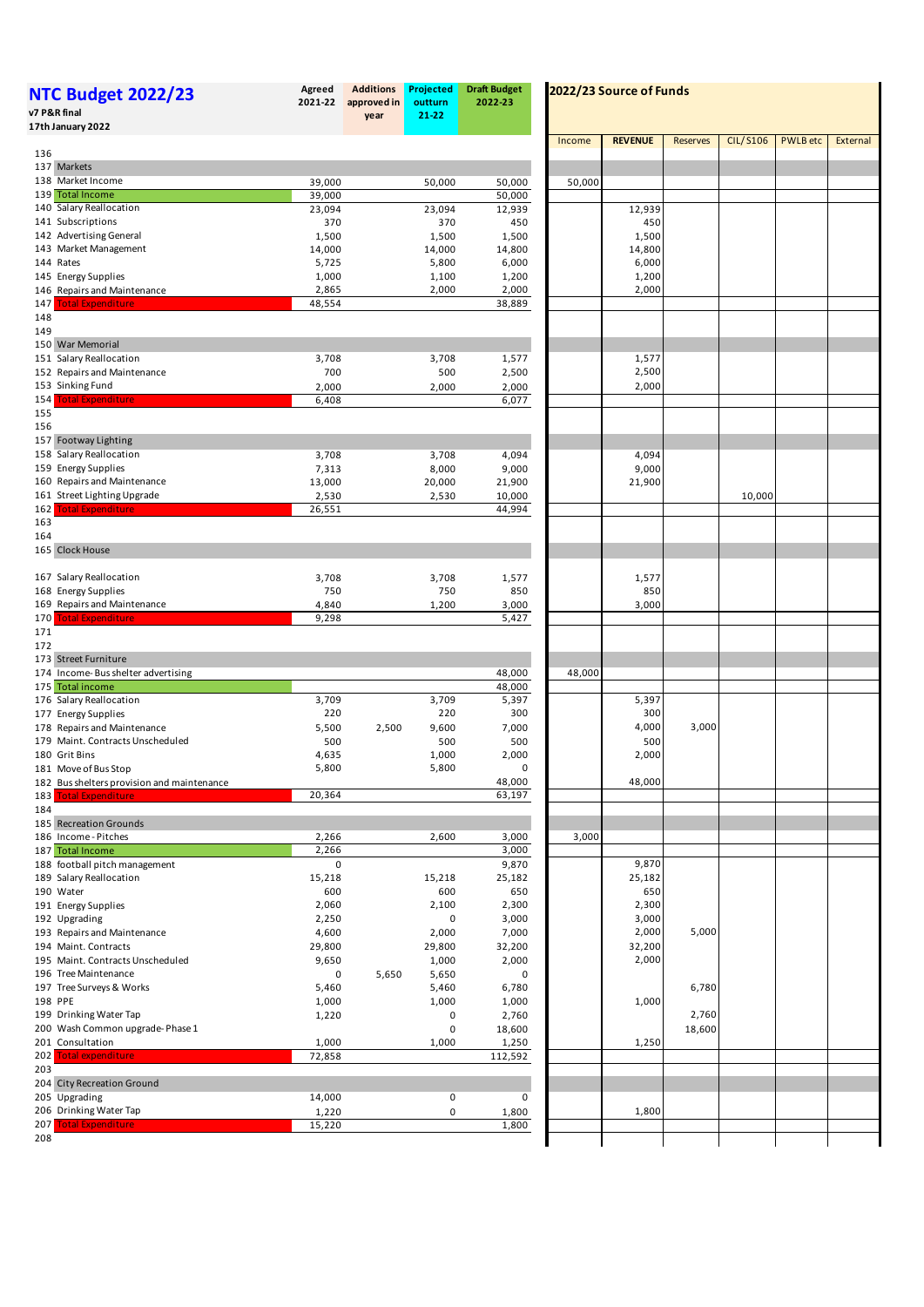| <b>NTC Budget 2022/23</b><br>v7 P&R final<br>17th January 2022 | Agreed<br>2021-22 | <b>Additions</b><br>approved in<br>year | Projected<br>outturn<br>21-22 | <b>Draft Budget</b><br>2022-23 |        | 2022/23 Source of Funds |                 | <b>CIL/S106</b><br><b>PWLB</b> etc<br>10,000<br>200,000<br>82,635 |  |          |
|----------------------------------------------------------------|-------------------|-----------------------------------------|-------------------------------|--------------------------------|--------|-------------------------|-----------------|-------------------------------------------------------------------|--|----------|
|                                                                |                   |                                         |                               |                                | Income | <b>REVENUE</b>          | <b>Reserves</b> |                                                                   |  | External |
| 209<br>210 Play Areas                                          |                   |                                         |                               |                                |        |                         |                 |                                                                   |  |          |
| 211 Salary Reallocation                                        | 18,258            |                                         | 18,258                        | 36,449                         |        | 36,449                  |                 |                                                                   |  |          |
| 212 Upgrading                                                  | 5,800             |                                         | 5,800                         | 115,000                        |        |                         | 115,000         |                                                                   |  |          |
| 213 Repairs and Maintenance                                    | 14,000            | 28,900                                  | 23,200                        | 21,000                         |        | 21,000                  |                 |                                                                   |  |          |
| 214 Maint. Contracts                                           | 23,240            |                                         | 23,240                        | 25,400                         |        | 25,400                  |                 |                                                                   |  |          |
| 215 Maint. Contracts Unscheduled                               | 9,600             |                                         | 1,000                         | 2,000                          |        | 2,000                   |                 |                                                                   |  |          |
| <b>Total Expenditure</b><br>216                                | 70,898            |                                         |                               | 199,849                        |        |                         |                 |                                                                   |  |          |
| 217<br>218                                                     |                   |                                         |                               |                                |        |                         |                 |                                                                   |  |          |
| 219 Victoria Park                                              |                   |                                         |                               |                                |        |                         |                 |                                                                   |  |          |
| 220 Income - Tennis Courts                                     | 12,000            |                                         | 20,000                        | 20,000                         | 20,000 |                         |                 |                                                                   |  |          |
| 221 Income - Bowling Club                                      | 927               |                                         | 927                           | 950                            | 950    |                         |                 |                                                                   |  |          |
| 222 Income - Kiosk/Cafe                                        | 1,600             |                                         | 3,000                         | 3,000                          | 3,000  |                         |                 |                                                                   |  |          |
| 223 Income - Mini Golf                                         |                   |                                         |                               | 5,000                          | 5,000  |                         |                 |                                                                   |  |          |
| 224 Other open spaces income                                   | 2,000             |                                         | 4,250                         | 4,000                          | 4,000  |                         |                 |                                                                   |  |          |
| 225 Miscellaneous Income<br>226 Total Income                   | 1,000<br>17,527   |                                         | 200                           | 500<br>33,450                  | 500    |                         |                 |                                                                   |  |          |
| 227 Upgrade VP Bandstand                                       | 0                 |                                         | 0                             | 51,000                         |        | 8,250                   |                 |                                                                   |  | 42,750   |
| 228 Pond liner                                                 | $\mathbf 0$       |                                         | 0                             | 19,000                         |        |                         |                 |                                                                   |  | 19,000   |
| 229 New inclusive equipment                                    | 0                 |                                         | 0                             | 25,000                         |        |                         |                 |                                                                   |  | 25,000   |
| 230 Repairs to Victoria and Lions                              | 0                 |                                         | 0                             | 5,000                          |        | 5,000                   |                 |                                                                   |  |          |
| 231 Splashpark                                                 | 0                 |                                         |                               | 4,870                          |        |                         | 4,870           |                                                                   |  |          |
| 232 Salary Reallocation                                        | 32,530            |                                         | 32,530                        | 47,023                         |        | 47,023                  |                 |                                                                   |  |          |
| 233 PWLB Loan charges                                          | 10,000            |                                         | 0                             | 10,000                         |        |                         |                 |                                                                   |  |          |
| 234 Toilet Hire                                                | 700               |                                         | $\mathbf 0$                   | 700                            |        | 700                     |                 |                                                                   |  |          |
| 235 Water                                                      | 4,350             |                                         | 2,500                         | 3,000                          |        | 3,000                   |                 |                                                                   |  |          |
| 236 Energy Supplies                                            | 4,000             |                                         | 4,100                         | 4,500                          |        | 4,500                   |                 |                                                                   |  |          |
| 237 Repairs and Maintenance<br>238 Maint. Contracts            | 13,450<br>66,450  | 10,440                                  | 17,500<br>66,450              | 20,000<br>71,000               |        | 20,000<br>71,000        |                 |                                                                   |  |          |
| 239 Maint. Contracts Unscheduled                               | 4,850             |                                         | 1,860                         | 2,000                          |        | 2,000                   |                 |                                                                   |  |          |
| 240 Wild Flower Meadow VP                                      | 4,000             |                                         | 0                             | 0                              |        |                         |                 |                                                                   |  |          |
| 241 Fire Extinguishers                                         | 200               |                                         | 200                           | 650                            |        | 650                     |                 |                                                                   |  |          |
| 242 Security                                                   | 500               |                                         | 500                           | 500                            |        | 500                     |                 |                                                                   |  |          |
| 243 Tennis Courts Maintenance Fund                             | 3,600             |                                         | 3,600                         | 3,600                          |        | 3,600                   |                 |                                                                   |  |          |
| 244 VP LTA Registration Fee                                    | 350               |                                         | 350                           | 380                            |        | 380                     |                 |                                                                   |  |          |
| 245 Music at the Bandstand                                     | 3,000             |                                         | 1,500                         | 3,000                          |        | 3,000                   |                 |                                                                   |  |          |
| 246 VP tennis court promotion                                  | 1,500<br>2,500    |                                         | 250<br>400                    | 1,500<br>2,500                 |        | 1,500<br>2,500          |                 |                                                                   |  |          |
| 247 VP Fun Day<br>248 Tree Surveys & Works                     | 2,300             |                                         | 2,300                         | 4,530                          |        |                         | 4,530           |                                                                   |  |          |
| 249 Fees                                                       | 35,000            |                                         | 76,000                        | 0                              |        |                         |                 |                                                                   |  |          |
| 250 Community Cafe                                             | 399,000           |                                         | 0                             | 364,500                        |        |                         | 81,865          |                                                                   |  |          |
| 251 Hoist                                                      | 12,000            |                                         |                               |                                |        |                         |                 |                                                                   |  |          |
| 252 Consultation                                               | 1,000             |                                         | 0                             | 0                              |        |                         |                 |                                                                   |  |          |
| 253<br><b>Total Expenditure</b>                                | 601,280           |                                         |                               | 644,253                        |        |                         |                 |                                                                   |  |          |
| 254                                                            |                   |                                         |                               |                                |        |                         |                 |                                                                   |  |          |
| 255<br>256 Open Spaces                                         |                   |                                         |                               |                                |        |                         |                 |                                                                   |  |          |
| 257 Wayleave Income                                            | 25                |                                         |                               | 25                             | 25     |                         |                 |                                                                   |  |          |
| 258 Total Income                                               | 25                |                                         |                               | 25                             |        |                         |                 |                                                                   |  |          |
| 259 Hutton Close upgrades                                      | 0                 |                                         |                               | 35,000                         |        |                         | 35,000          |                                                                   |  |          |
| 260 Salary Reallocation                                        | 25,658            |                                         | 25,658                        | 15,674                         |        | 15,674                  |                 |                                                                   |  |          |
| 261 Rent Payable                                               | 180               |                                         | 180                           | 180                            |        | 180                     |                 |                                                                   |  |          |
| 262 Water                                                      | 100               |                                         | 100                           | 110                            |        | 110                     |                 |                                                                   |  |          |
| 263 Repairs and Maintenance                                    | 5,000             |                                         | 4,000                         | 4,000                          |        | 4,000                   |                 |                                                                   |  |          |
| 264 Maint. Contracts                                           | 72,994            |                                         | 72,994                        | 76,240                         |        | 76,240                  |                 |                                                                   |  |          |
| 265 Maint. Contracts Unscheduled                               | 4,000<br>7,650    |                                         | 1,500<br>4,000                | 3,000                          |        | 3,000                   | 4,530           |                                                                   |  |          |
| 266 Tree Surveys & Works<br>267 Greenham House Gdns            | 9,450             |                                         | 0                             | 4,530<br>10,500                |        |                         | 10,500          |                                                                   |  |          |
| 268 Blossoms Field Tree Works                                  | 3,500             |                                         | $\mathsf 0$                   | 0                              |        |                         |                 |                                                                   |  |          |
| 269 Litter Picking Equipment                                   | 500               |                                         | 300                           | 500                            |        | 500                     |                 |                                                                   |  |          |
| 270 Speen Moor Friends Group                                   | 500               |                                         | 500                           | 500                            |        | 500                     |                 |                                                                   |  |          |
| 271 Biodiversity Survey - river Lambourn                       | 2,000             |                                         | 2,000                         | 1,500                          |        | 1,500                   |                 |                                                                   |  |          |
| 272 Total Expenditure                                          | 131,532           |                                         |                               | 151,734                        |        |                         |                 |                                                                   |  |          |
| 273                                                            |                   |                                         |                               |                                |        |                         |                 |                                                                   |  |          |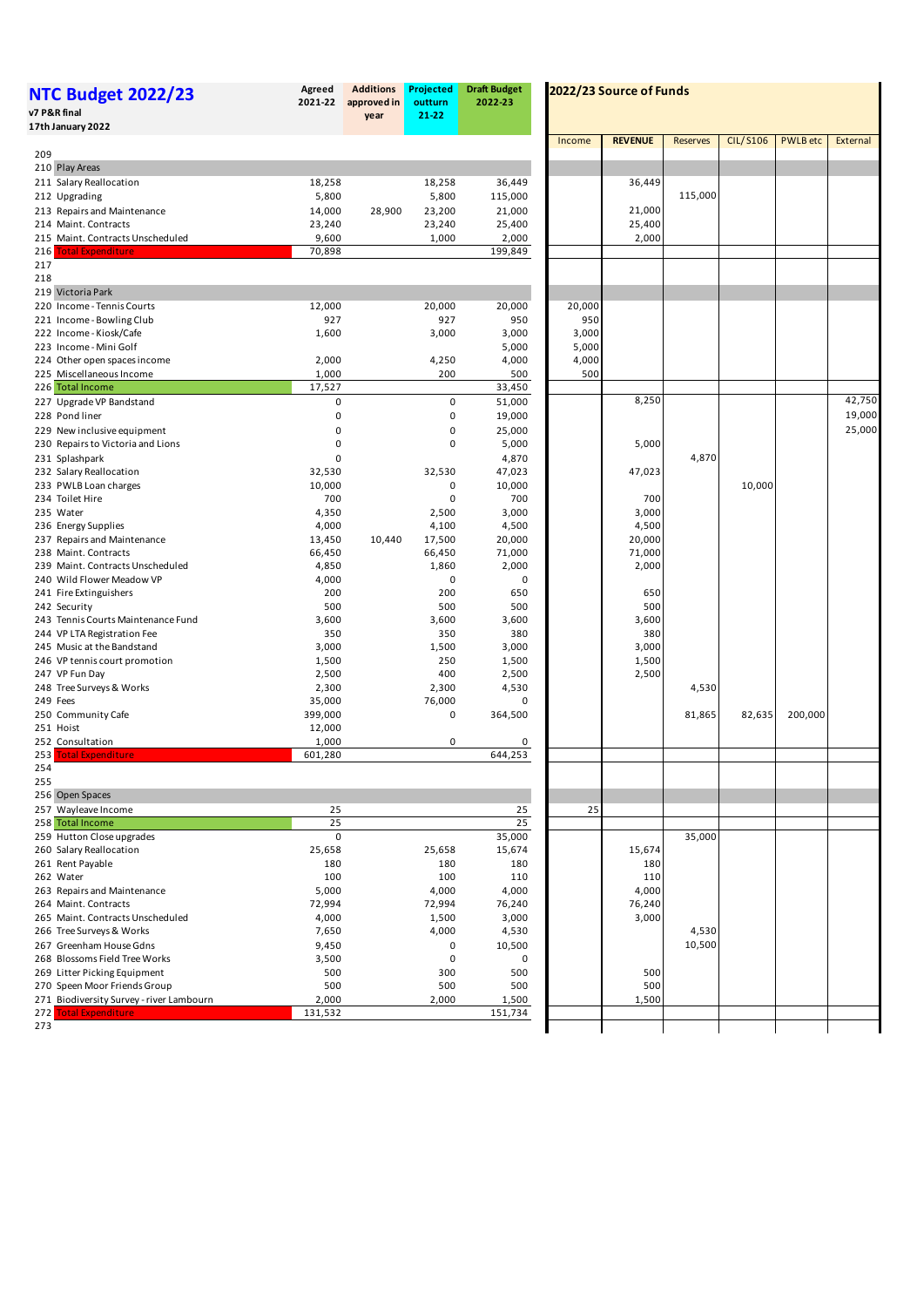| <b>Additions</b><br>Projected<br><b>Draft Budget</b><br>Agreed<br><b>NTC Budget 2022/23</b><br>2022-23<br>2021-22<br>approved in<br>outturn<br>v7 P&R final<br>21-22<br>year<br>17th January 2022 |                 |       |                 |                  |        | 2022/23 Source of Funds |                 |                 |                 |          |  |  |  |  |
|---------------------------------------------------------------------------------------------------------------------------------------------------------------------------------------------------|-----------------|-------|-----------------|------------------|--------|-------------------------|-----------------|-----------------|-----------------|----------|--|--|--|--|
|                                                                                                                                                                                                   |                 |       |                 |                  | Income | <b>REVENUE</b>          | <b>Reserves</b> | <b>CIL/S106</b> | <b>PWLB</b> etc | External |  |  |  |  |
| 274                                                                                                                                                                                               |                 |       |                 |                  |        |                         |                 |                 |                 |          |  |  |  |  |
| 275 Floral Displays and Trees<br>276 Miscellaneous Income                                                                                                                                         | 2,000           |       | 1,200           | 1,500            | 1,500  |                         |                 |                 |                 |          |  |  |  |  |
| 277 Total Income                                                                                                                                                                                  | 2,000           |       |                 | 1,500            |        |                         |                 |                 |                 |          |  |  |  |  |
| 278 Salary Reallocation                                                                                                                                                                           | 6,111           |       | 6,111           | 6,514            |        | 6,514                   |                 |                 |                 |          |  |  |  |  |
| 279 Repairs and Maintenance                                                                                                                                                                       | 850             |       | 500             | 500              |        | 500                     |                 |                 |                 |          |  |  |  |  |
| 280 Maint. Contracts                                                                                                                                                                              | 21,896          |       | 21,896          | 23,890           |        | 23,890                  |                 |                 |                 |          |  |  |  |  |
| 281 Maint. Contracts Unscheduled<br>282 Tree Maintenance                                                                                                                                          | 0<br>5,000      | 5,000 | 0<br>10,000     | 1,435<br>7,680   |        | 1,435<br>7,680          |                 |                 |                 |          |  |  |  |  |
| 283 Tree planting                                                                                                                                                                                 | 4,850           |       | 2,000           | 6,750            |        | 6,750                   |                 |                 |                 |          |  |  |  |  |
| 284 Edible Crops                                                                                                                                                                                  | 300             |       | 300             | 450              |        | 450                     |                 |                 |                 |          |  |  |  |  |
| 285 Additional Floral Displays NIB                                                                                                                                                                | 1,500           |       | 1,650           | 1,800            |        | 1,800                   |                 |                 |                 |          |  |  |  |  |
| 286 Consultation                                                                                                                                                                                  | 1,000           |       | 0               | 0                |        |                         |                 |                 |                 |          |  |  |  |  |
| 287 Total Expenditure                                                                                                                                                                             | 41,507          |       |                 | 49,019           |        |                         |                 |                 |                 |          |  |  |  |  |
| 288<br>289                                                                                                                                                                                        |                 |       |                 |                  |        |                         |                 |                 |                 |          |  |  |  |  |
| 290 Britain & Newbury In Bloom                                                                                                                                                                    |                 |       |                 |                  |        |                         |                 |                 |                 |          |  |  |  |  |
| 291 Sponsorship                                                                                                                                                                                   | 0               |       | 500             | 500              | 500    |                         |                 |                 |                 |          |  |  |  |  |
| 292 Total Income                                                                                                                                                                                  | $\mathbf 0$     |       |                 | 500              |        |                         |                 |                 |                 |          |  |  |  |  |
| 293 Lock Island Upgrade                                                                                                                                                                           | $\mathbf 0$     |       |                 | 5,460            |        |                         | 5,460           |                 |                 |          |  |  |  |  |
| 294 Salary Reallocation                                                                                                                                                                           | 18,307          |       | 22,000          | 9,571            |        | 9,571                   |                 |                 |                 |          |  |  |  |  |
| 295 Newbury In Bloom<br><b>Total Expenditure</b><br>296                                                                                                                                           | 7,000<br>25,307 |       | 3,800           | 7,000<br>22,031  |        | 7,000                   |                 |                 |                 |          |  |  |  |  |
| 297                                                                                                                                                                                               |                 |       |                 |                  |        |                         |                 |                 |                 |          |  |  |  |  |
| 298                                                                                                                                                                                               |                 |       |                 |                  |        |                         |                 |                 |                 |          |  |  |  |  |
| 299 Wash Common Allotment                                                                                                                                                                         |                 |       |                 |                  |        |                         |                 |                 |                 |          |  |  |  |  |
| 300 Allotment Income                                                                                                                                                                              | 3,300           |       | 3,600           | 3,700            | 3,700  |                         |                 |                 |                 |          |  |  |  |  |
| 301 Total Income                                                                                                                                                                                  | 3,300           |       |                 | 3,700            |        |                         |                 |                 |                 |          |  |  |  |  |
| 302 Notice Boards<br>303 Salary Reallocation                                                                                                                                                      | 0<br>5,801      |       | 5,801           | 1,850<br>4,775   |        | 1,850<br>4,775          |                 |                 |                 |          |  |  |  |  |
| 304 Water                                                                                                                                                                                         | 700             |       | 500             | 600              |        | 600                     |                 |                 |                 |          |  |  |  |  |
| 305 Repairs and Maintenance                                                                                                                                                                       | 2,250           |       | 1,000           | 3,400            |        | 3,400                   |                 |                 |                 |          |  |  |  |  |
| 306 Maint. Contracts                                                                                                                                                                              | 1,440           |       | 1,440           | 2,300            |        | 2,300                   |                 |                 |                 |          |  |  |  |  |
| 307 Maint. Contracts Unscheduled                                                                                                                                                                  | 2,000           |       | 1,000           | 3,720            |        | 3,720                   |                 |                 |                 |          |  |  |  |  |
| 308 Extra security measures                                                                                                                                                                       | 2,300           |       | 2,300           | 1,500            |        |                         | 1,500           |                 |                 |          |  |  |  |  |
| 309 Tree Surveys & Works                                                                                                                                                                          | 800             |       | 800             | 2,100            |        | 2,100                   |                 |                 |                 |          |  |  |  |  |
| 310<br><b>Total Expenditure</b><br>311                                                                                                                                                            | 15,291          |       |                 | 20,245           |        |                         |                 |                 |                 |          |  |  |  |  |
| 312                                                                                                                                                                                               |                 |       |                 |                  |        |                         |                 |                 |                 |          |  |  |  |  |
| 313 Allotments (except Wash Common                                                                                                                                                                |                 |       |                 |                  |        |                         |                 |                 |                 |          |  |  |  |  |
| 314 Allotment Income                                                                                                                                                                              | 19,570          |       | 20,000          | 20,500           | 20,500 |                         |                 |                 |                 |          |  |  |  |  |
| 315 Total Income                                                                                                                                                                                  | 19,570          |       |                 | 20,500           |        |                         |                 |                 |                 |          |  |  |  |  |
| 316 Notice Boards                                                                                                                                                                                 | 0               |       |                 | 5,850            |        | 5,850                   |                 |                 |                 |          |  |  |  |  |
| 317 Salary Reallocation<br>318 Investigate additional allotment sites                                                                                                                             | 29,007<br>2,500 |       | 29,007<br>1,000 | 19,100<br>0      |        | 19,100                  |                 |                 |                 |          |  |  |  |  |
| 319 Rent Payable                                                                                                                                                                                  | 876             |       | 876             | 900              |        | 900                     |                 |                 |                 |          |  |  |  |  |
| 320 Water                                                                                                                                                                                         | 4,000           |       | 1,000           | 1,100            |        | 1,100                   |                 |                 |                 |          |  |  |  |  |
| 321 Repairs and Maintenance                                                                                                                                                                       | 16,500          |       | 15,000          | 3,400            |        | 3,400                   |                 |                 |                 |          |  |  |  |  |
| 322 Maint. Contracts                                                                                                                                                                              | 7,192           |       | 7,192           | 9,870            |        | 9,870                   |                 |                 |                 |          |  |  |  |  |
| 323 Maint. Contracts Unscheduled                                                                                                                                                                  | 1,500           |       | 1,500           | 11,760           |        | 11,760                  |                 |                 |                 |          |  |  |  |  |
| 324 Extra security measures                                                                                                                                                                       | 5,540           |       | 5,500           | 3,000            |        | 3,000                   |                 |                 |                 |          |  |  |  |  |
| 325 Tree Surveys & Works<br>326 Total Expenditure                                                                                                                                                 | 500<br>67,615   |       | 500             | 2,800<br>57,780  |        |                         | 2,800           |                 |                 |          |  |  |  |  |
| 327                                                                                                                                                                                               |                 |       |                 |                  |        |                         |                 |                 |                 |          |  |  |  |  |
| 328 Wharf Toilets                                                                                                                                                                                 |                 |       |                 |                  |        |                         |                 |                 |                 |          |  |  |  |  |
| 329 Refurbishment                                                                                                                                                                                 | 0               |       |                 | 150,000          |        |                         | 38,000          | 12,000          | 50,000          | 50,000   |  |  |  |  |
| 330 Salary Reallocation                                                                                                                                                                           | 6,424           |       | 6,424           | 2,914            |        | 2,914                   |                 |                 |                 |          |  |  |  |  |
| 331 Wharf Toilets Contract                                                                                                                                                                        | 11,845          |       | 11,845          | 12,450           |        | 12,450                  |                 |                 |                 |          |  |  |  |  |
| 332 Rates                                                                                                                                                                                         | 7,309           |       | 0<br>500        | 0                |        | 1,800                   |                 |                 |                 |          |  |  |  |  |
| 333 Repairs and Maintenance<br><b>Total Expenditure</b><br>334                                                                                                                                    | 3,650<br>29,228 |       |                 | 1,800<br>167,164 |        |                         |                 |                 |                 |          |  |  |  |  |
| 335                                                                                                                                                                                               |                 |       |                 |                  |        |                         |                 |                 |                 |          |  |  |  |  |
| 336                                                                                                                                                                                               |                 |       |                 |                  |        |                         |                 |                 |                 |          |  |  |  |  |
| 337 CPA&C General                                                                                                                                                                                 |                 |       |                 |                  |        |                         |                 |                 |                 |          |  |  |  |  |
| 338 Queens Platinum Jubilee                                                                                                                                                                       | 0               |       |                 | 1,500            |        |                         | 1,500           |                 |                 |          |  |  |  |  |
| 339 NTC 25th Anniversary                                                                                                                                                                          | 0               |       |                 | 2,500            |        |                         | 2,500           |                 |                 |          |  |  |  |  |
| 340 Salary Reallocation<br>341 CPA&L Committee Fund                                                                                                                                               | 28,081<br>500   |       | 28,081<br>0     | 28,083<br>500    |        | 28,083<br>500           |                 |                 |                 |          |  |  |  |  |
| 342 Music in the Market Place                                                                                                                                                                     | 1,000           |       | 0               | 0                |        |                         |                 |                 |                 |          |  |  |  |  |
| 343 Art Trail                                                                                                                                                                                     | 1,000           |       | 1,400           | 1,000            |        | 1,000                   |                 |                 |                 |          |  |  |  |  |
| 344 Local Democracy WG                                                                                                                                                                            | 600             |       | 600             | 600              |        | 600                     |                 |                 |                 |          |  |  |  |  |
| 345 Youth Voice Project(s)                                                                                                                                                                        | 5,000           |       | 500             | 5,000            |        | 5,000                   |                 |                 |                 |          |  |  |  |  |
| 346 Art on the Park                                                                                                                                                                               | 500             |       | 0               | 500              |        | 500                     |                 |                 |                 |          |  |  |  |  |
| <b>Total Expenditure</b><br>347                                                                                                                                                                   | 36,681          |       |                 | 39,683           |        |                         |                 |                 |                 |          |  |  |  |  |
| 348                                                                                                                                                                                               |                 |       |                 |                  |        |                         |                 |                 |                 |          |  |  |  |  |